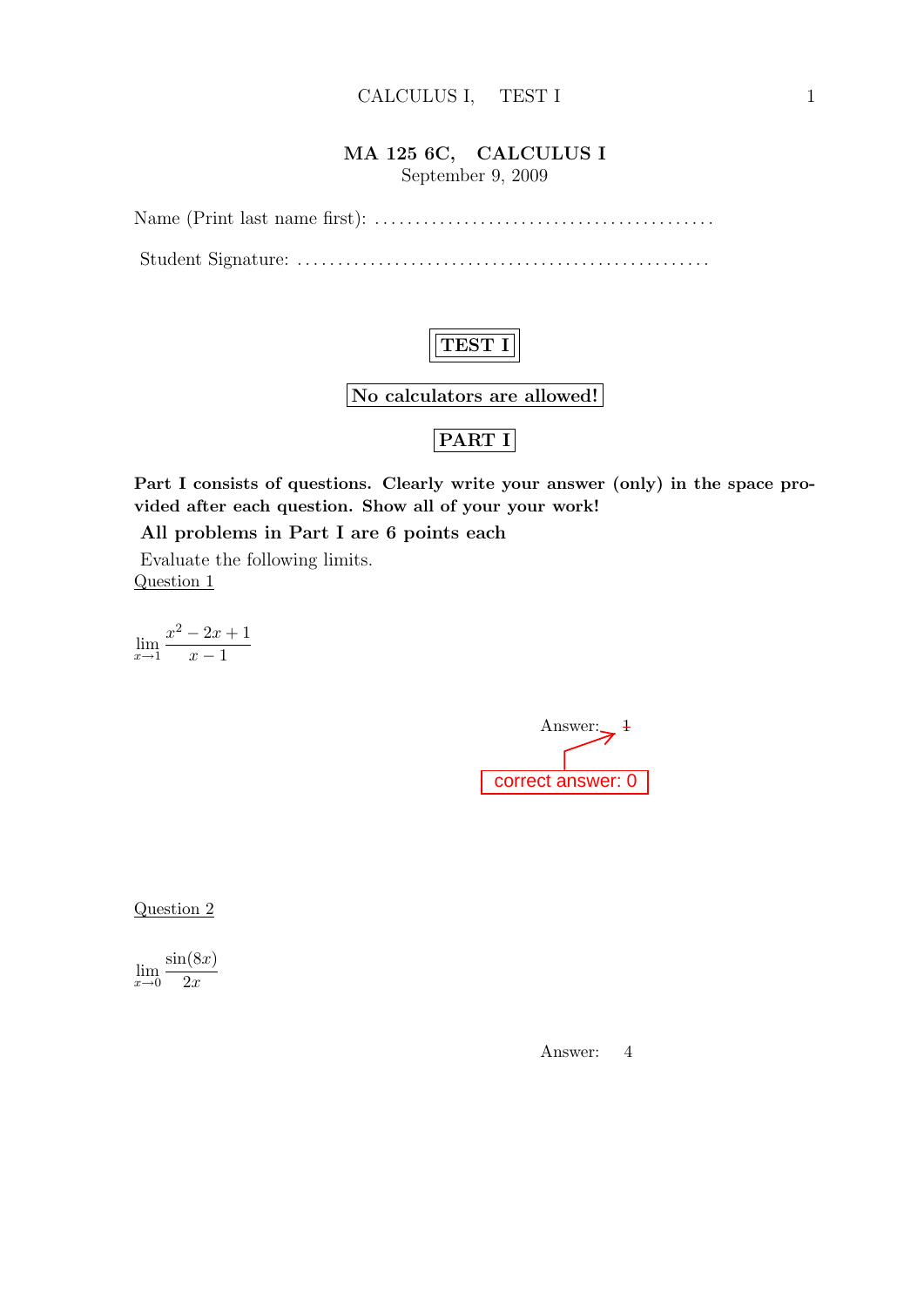#### Question 3

$$
\lim_{x \to \infty} \frac{2 - x^3 + 10x}{100 + 3x^3}
$$

Answer:  $-1/3$ 

Question 4

 $\lim_{x \to \pi} \sqrt{9 + [\sin(x)]^2}$ 

Answer: 3

Question 5

 $\lim_{x\to 0}$  $-2$  $\frac{2}{x^2}$ .

Answer:  $-\infty$  (or DNE)

Question 6

 $\lim_{x\to\infty}\cos x$ 

Answer: DNE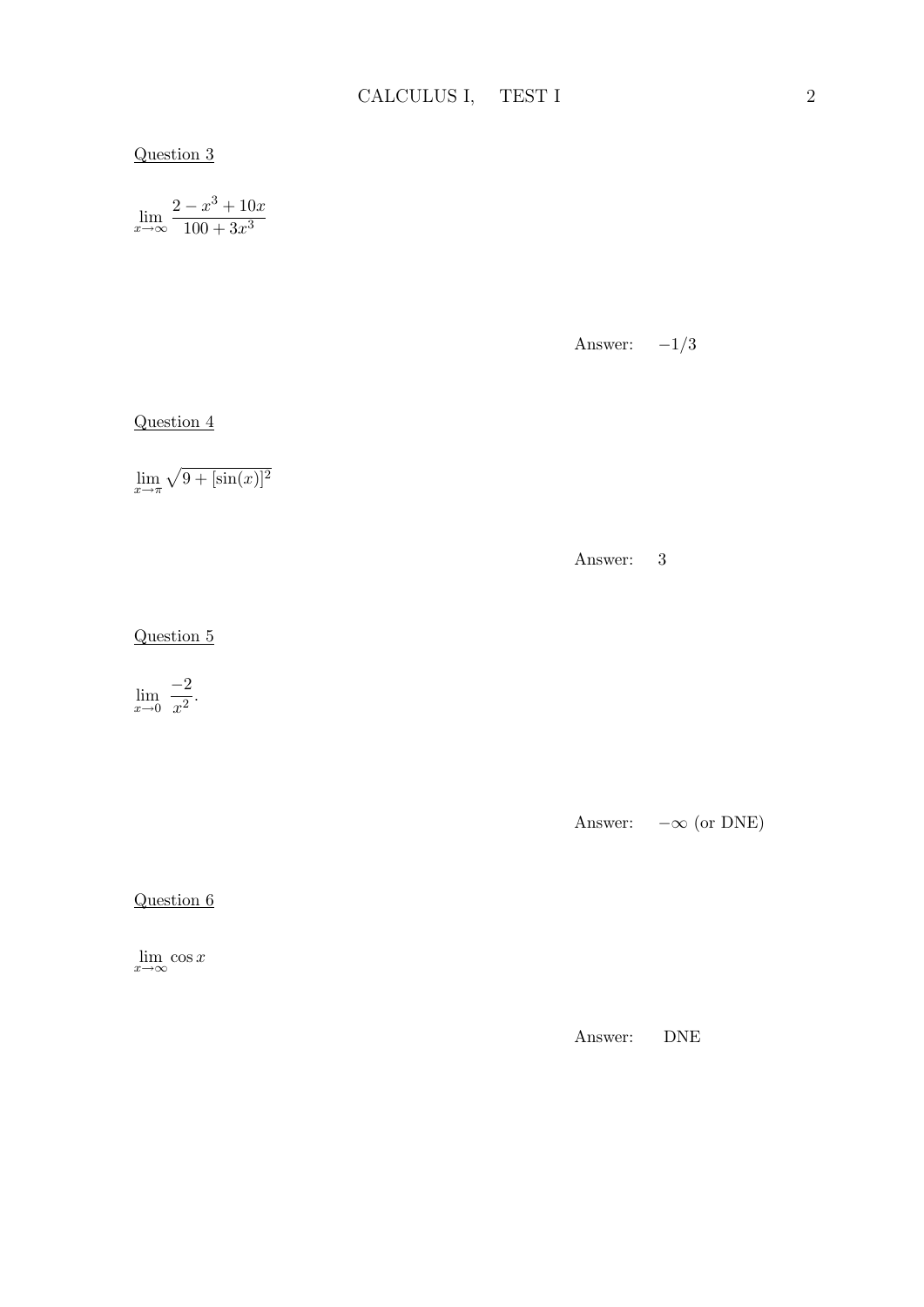## Question 7

 $\lim_{x \to \infty} \frac{\cos(x^2)}{x}$  $\frac{x}{x} =$ 

Answer: 0

Question 8

$$
\lim_{h \to 0} \frac{(4-h)^2 - 16}{h}
$$

Answer: −8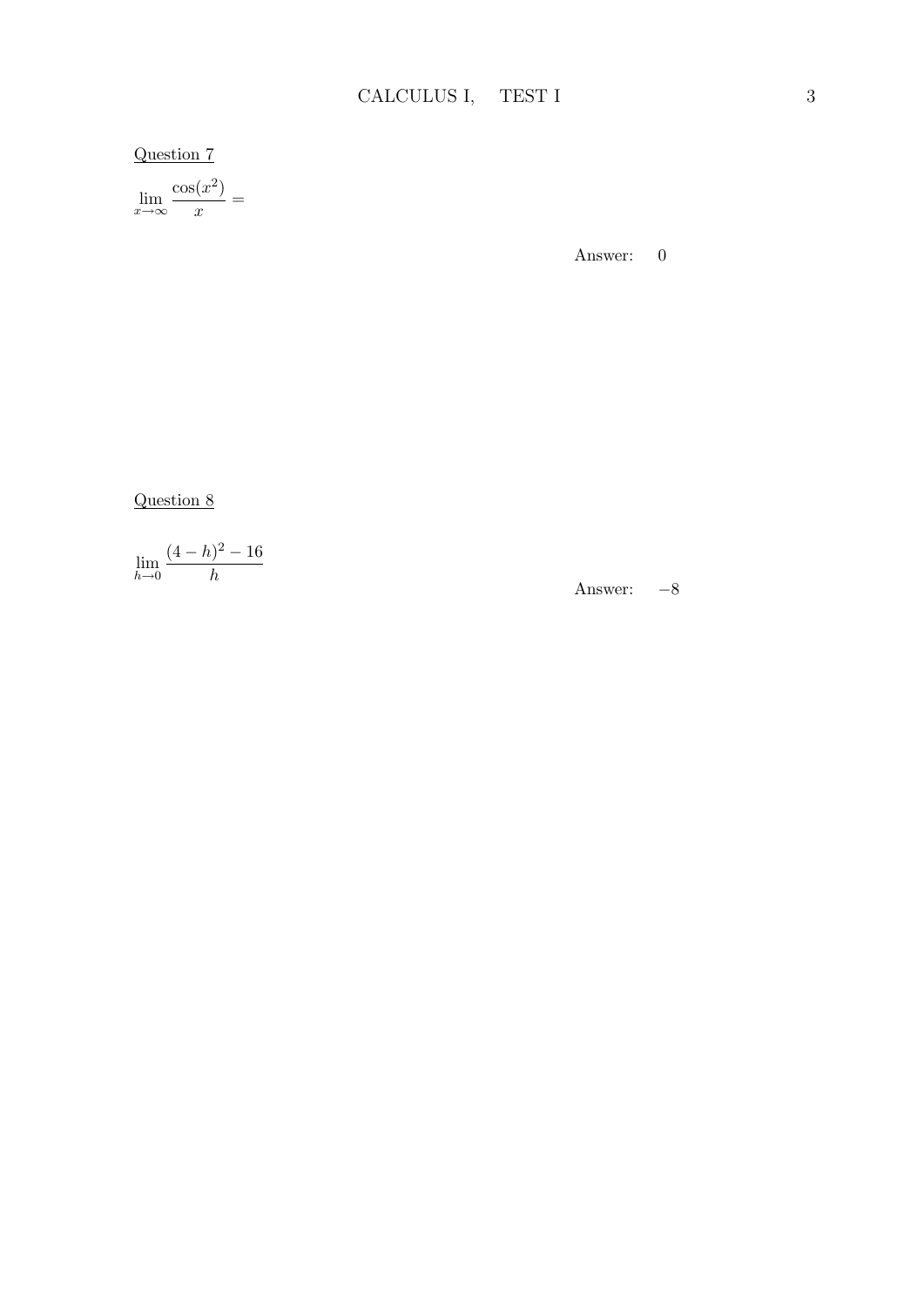#### PART II

Part II consists of 3 problems. You must show correct reasons to get full credit. Displaying only the final answer (even if correct) without the relevant steps will not get full credit.

### Problem 1 (18 points)

Given the graph of the function  $y = f(x)$  below find:

- 1.  $\lim_{x \to -1^{-}} f(x) = 2$
- 2.  $\lim_{x \to -1^+} f(x) = -1$
- 3.  $\lim_{x \to 1} f(x) = \text{DNE}$
- 4.  $\lim_{x \to 2^{-}} f(x) = 1$
- 5.  $\lim_{x \to 2^+} f(x) = 1$
- 6.  $\lim_{x \to 2} f(x) = 1$
- 7.  $\lim_{x\to\infty}f(x)=2$
- 8. State all intervals on which  $f(x)$  is continuous. Answer:  $(-\infty, 1) \cup (1, 2) \cup (2, +\infty)$ .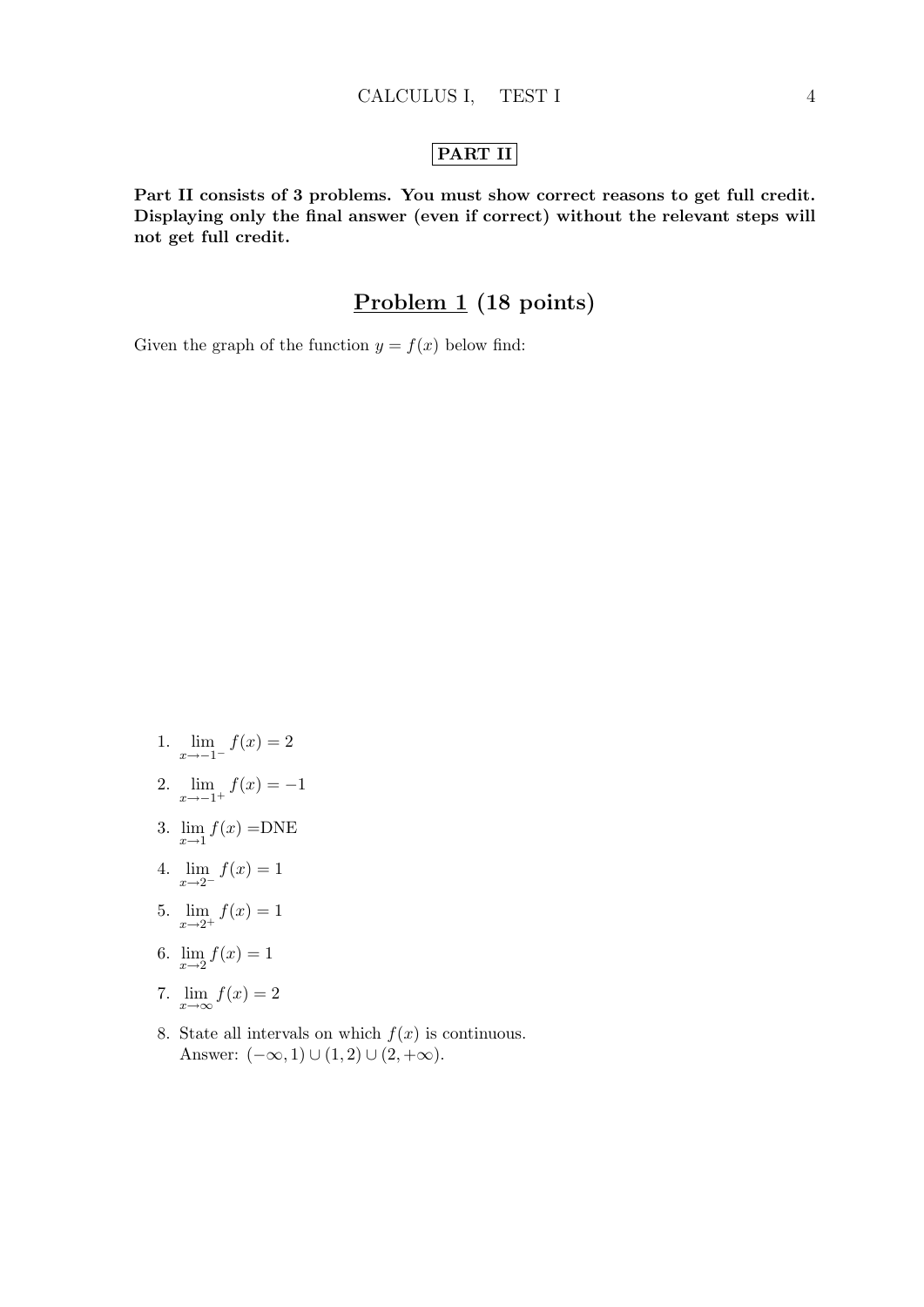## Problem 2 (18 points)

If the position of a particle at time t is given by  $S(t) = t^2$ , find:

1. the average velocity  $\overline{v}_{3, 3.1}$ Answer: 6.1

2. the average velocity  $\overline{v}_{3, 3.01}$ Answer: 6.01

3. Using the above, estimate the instantaneous velocity  $v(3)$ . Answer: 6

Note:  $3.1^2 = 9.61$  and  $3.01^2 = 9.0601$ .